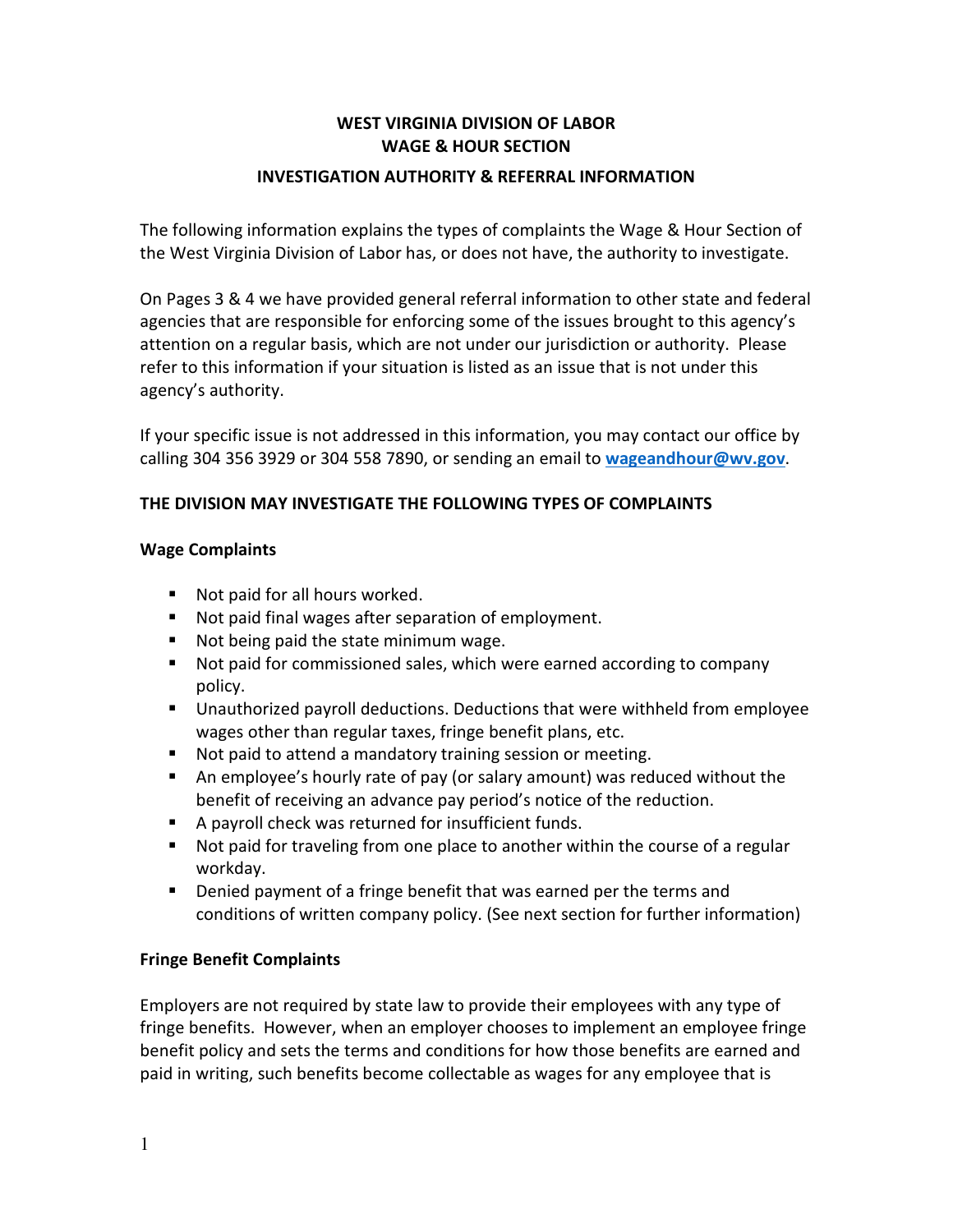determined to have met those terms and conditions. Some examples of fringe benefits that could be collected as an unpaid wage include:

- Vacation pay/ PTO hours / Personal leave.
- **Sick leave.**
- **Holiday pay.**
- Bonuses that are based on measurable production incentives or other measures that are capable of calculation.

# Non-Monetary Complaints

In addition to unpaid wages, this agency also accepts complaints that do not involve monetary compensation. Some examples include:

- Not being provided a twenty-minute break period after six hours of work when the employee is not allowed to eat while working.
- When an employer does not meet payroll at least twice a month, or meets payroll twice a month but allows more than 19 days between paydays.
- **Employees are not being provided a statement of earnings showing their rate of** pay or salary amount, how their wages were calculated, and a listing of all wage deductions.
- **Wages are being paid, but are being paid late.**
- **The employer's established pay period does not include the twelfth day** immediately preceding the regular pay day.
- Outside of unforeseen emergency situations, when hospital nurses involved in direct patient care are "required" to work more than 16 hours per shift, or are not being provided a full 8 hours of time off between shifts.

# ISSUES THAT ARE NOT UNDER THE AUTHORITY OF THE DIVISION OF LABOR

The Division of Labor does not have the authority to accept or investigate complaints concerning the following issues or situations: Referral and contact information is provided on Page 4 for those listings marked with an asterisk.

- **Bankruptcy Cases** The employer owes wages, but has filed for protection under federal bankruptcy laws.
- Black Lung Benefits. \*
- **Bonuses Not Capable of Calculation –** Whenever a bonus is not based on any type of production or incentive measures, it is considered a gift rather than a wage.
- **Court Proceedings for the Unpaid Wages Already in Progress The matter has** already been, or is in the process of being, adjudicated in a court of law.
- **Discrimination** Discrimination in the work place is addressed by the Human Rights Commission \*
- **Drug Testing -** Employer policies relating to drug testing employees.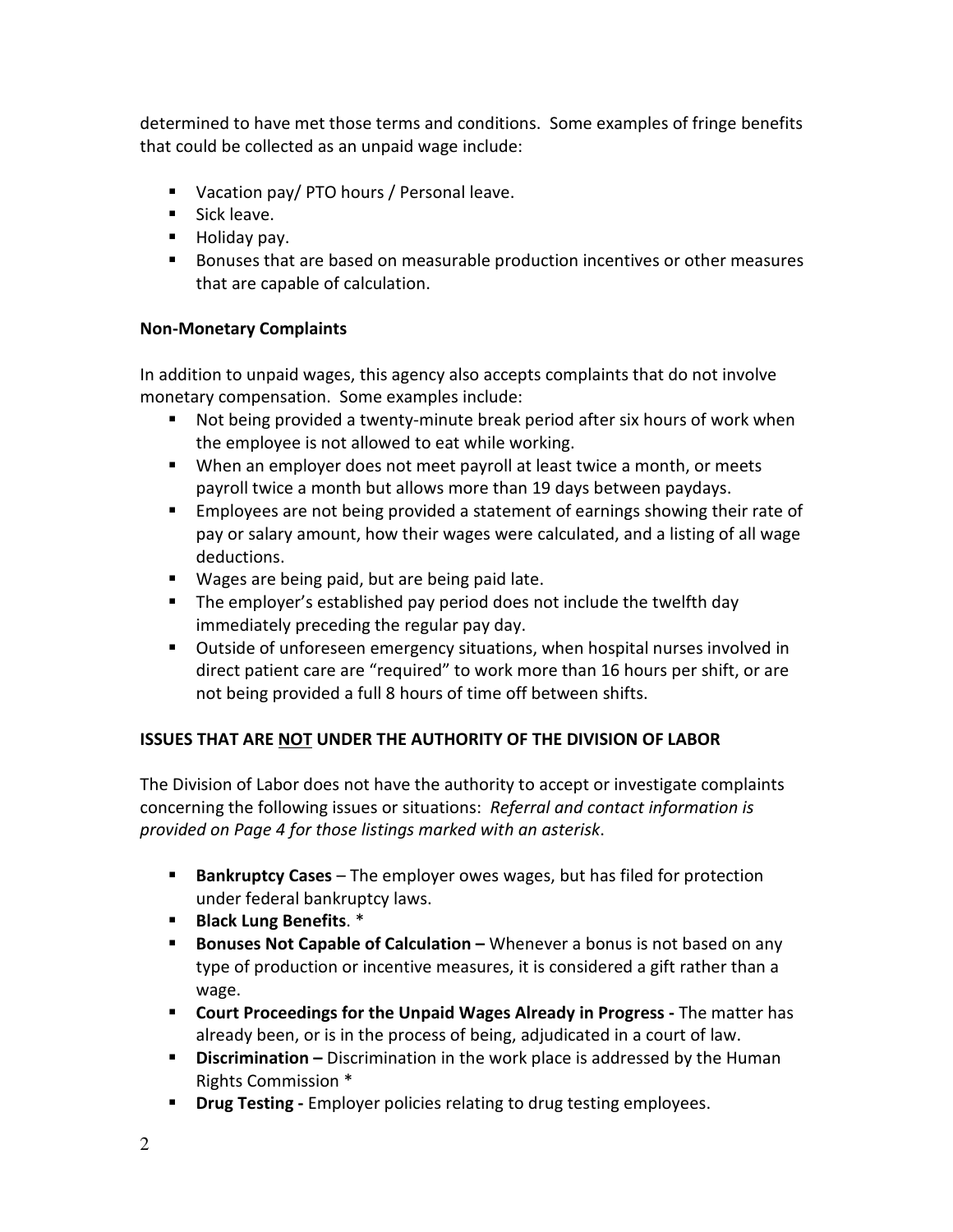- **Employee Business Expenses** The reimbursement of employee business expenses such as mileage etc. are not considered wages unless designated as such by written company policy.
- **Employment Relationship Does Not Exist** Whenever an employment relationship does not, or did not, exist between the worker and the company involved, the services provided by the Division of Labor will not apply.
- **Family Medical Leave** Protection is provided under the Family Medical Leave Act, which is under the authority of the United States Department of Labor. \*
- **Federal Employees -** Unpaid wages owed to federal employees or to employees of federal contractors. \*
- **Finge Benefits not Authorized by Company Policy Hours that are not actually** worked for benefits such as vacation pay, PTO benefits, sick leave, holiday pay, etc. that are not authorized by written company policy.
- **Hostile Work Environments.** \*
- **E** Liquidated Damages Liquidated damages are the penalty assessed to employers for not paying within the timeframes as established by the West Virginia Wage Payment & Collection Act. Such damages must be awarded by a court of law.
- **Notices of Resignation or Retirement** Not being allowed to work out the period of notice provided by the employee relating to his or her resignation or retirement.
- **Dvertime Wages** The authority for overtime wages in the state of West Virginia is the United States Department of Labor under the provisions of the Fair Labor Standards Act. \*
- Recall Rights State law does not address employee recall rights after lay off or separation of employment.
- **Seniority Rights** State law does not provide for employee seniority rights.
- **Severance Pay** Severance pay is considered a gift unless made a requirement of written company policy and determined as being capable of calculation.
- **Terminations** West Virginia follows the at-will doctrine relating to employment relationships, which means that employers may terminate an employee without stating a reason or providing notice. (see discrimination)
- **Unemployment benefits.** \*
- **UPIE:** Worker compensation issues. \*
- W-2 forms Incorrect or missing forms. \*
- **Wage Garnishments** Court orders, or judgements, requiring employee wages be garnished. \*
- Work was not Performed in the State of West Virginia.
- Work Place Harassment. \*